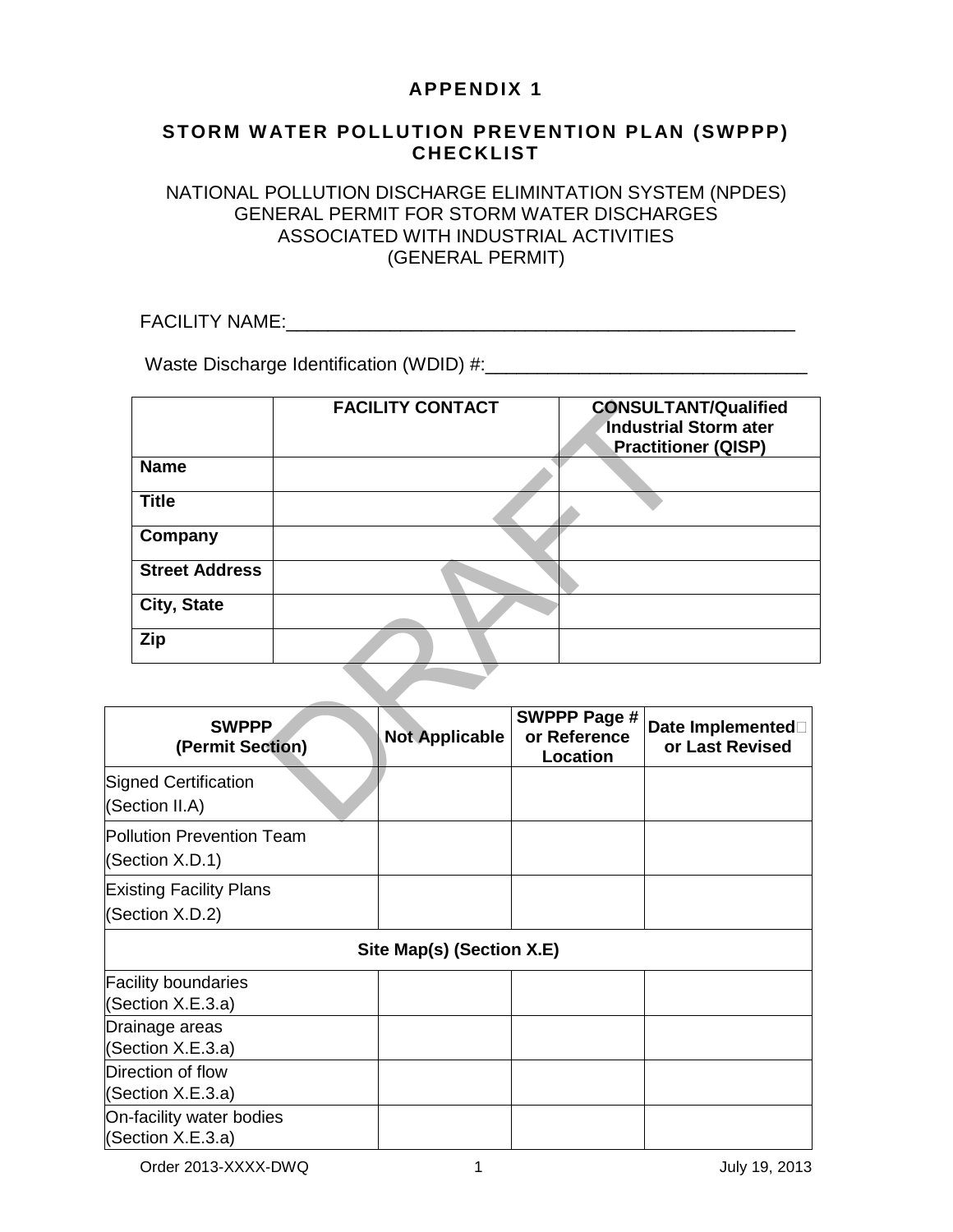|                                                             |                       | <b>SWPPP Page #</b> |                                     |  |
|-------------------------------------------------------------|-----------------------|---------------------|-------------------------------------|--|
| <b>SWPPP</b><br>(Permit Section)                            | <b>Not Applicable</b> | or Reference        | Date Implemented<br>or Last Revised |  |
|                                                             |                       | Location            |                                     |  |
| Areas of soil erosion                                       |                       |                     |                                     |  |
| (Section X.E.3.a)                                           |                       |                     |                                     |  |
| Nearby water bodies                                         |                       |                     |                                     |  |
| (Section X.E.3.a)                                           |                       |                     |                                     |  |
| Municipal storm drain inlets                                |                       |                     |                                     |  |
| (Section X.E.3.a)                                           |                       |                     |                                     |  |
| Points of discharge                                         |                       |                     |                                     |  |
| (Section X.E.3.b)                                           |                       |                     |                                     |  |
| Structural control measures<br>(Section X.E.3.b)            |                       |                     |                                     |  |
| Impervious areas                                            |                       |                     |                                     |  |
| (Section X.E.3.c)                                           |                       |                     |                                     |  |
| Location of Directly Exposed Materials (Section VIII.E.3.d) |                       |                     |                                     |  |
| Locations of significant spills and                         |                       |                     |                                     |  |
| lleaks                                                      |                       |                     |                                     |  |
| (Section X.E.3.d)                                           |                       |                     |                                     |  |
| Areas of industrial activity                                |                       |                     |                                     |  |
| (Section X.E.3.e)                                           |                       |                     |                                     |  |
| Storage areas/storage tanks<br>(Section X.E.3.e)            |                       |                     |                                     |  |
| Shipping and receiving areas                                |                       |                     |                                     |  |
| (Section X.E.3.e)                                           |                       |                     |                                     |  |
| Fueling areas                                               |                       |                     |                                     |  |
| (Section X.E.3.e)                                           |                       |                     |                                     |  |
| Vehicle and equipment                                       |                       |                     |                                     |  |
| storage/maintenance                                         |                       |                     |                                     |  |
| (Section X.E.3.e)                                           |                       |                     |                                     |  |
| Material handling/processing                                |                       |                     |                                     |  |
| (Section X.E.3.e)                                           |                       |                     |                                     |  |
| <b>Waste Treatment/Disposal (Section VIII.E.3.e)</b>        |                       |                     |                                     |  |
| Dust or particulate generation                              |                       |                     |                                     |  |
| (Section X.E.3.e)                                           |                       |                     |                                     |  |
| Cleaning and material reuse                                 |                       |                     |                                     |  |
| (Section X.E.3.e)                                           |                       |                     |                                     |  |
| Other areas of industrial activities                        |                       |                     |                                     |  |
| (Section X.E.3.e)                                           |                       |                     |                                     |  |
| List of Significant Materials (Section X.F)                 |                       |                     |                                     |  |
| <b>Storage location</b>                                     |                       |                     |                                     |  |
| Quantity                                                    |                       |                     |                                     |  |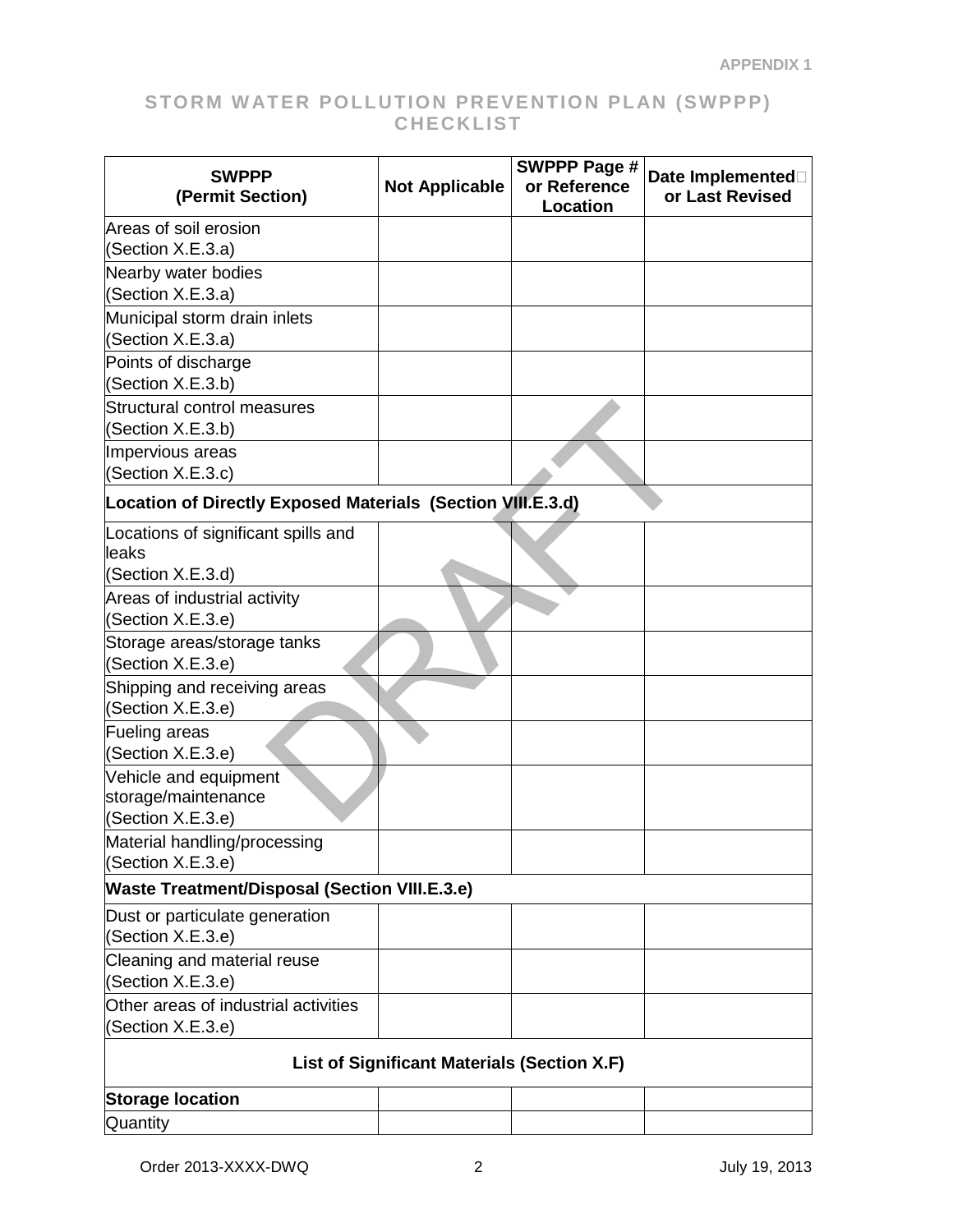| <b>SWPPP</b><br>(Permit Section)                                                                       | <b>Not Applicable</b>                                | <b>SWPPP Page #</b><br>or Reference<br>Location | Date Implemented<br>or Last Revised |  |  |  |
|--------------------------------------------------------------------------------------------------------|------------------------------------------------------|-------------------------------------------------|-------------------------------------|--|--|--|
| Frequency                                                                                              |                                                      |                                                 |                                     |  |  |  |
| <b>Receiving and shipping location</b>                                                                 |                                                      |                                                 |                                     |  |  |  |
| Quantity                                                                                               |                                                      |                                                 |                                     |  |  |  |
| Frequency                                                                                              |                                                      |                                                 |                                     |  |  |  |
| <b>Handling location</b>                                                                               |                                                      |                                                 |                                     |  |  |  |
| Quantity                                                                                               |                                                      |                                                 |                                     |  |  |  |
| Frequency                                                                                              |                                                      |                                                 |                                     |  |  |  |
|                                                                                                        | <b>Potential Pollution Sources (Section X.G)</b>     |                                                 |                                     |  |  |  |
| Description of Potential Pollution Sources (Section X.G.1)                                             |                                                      |                                                 |                                     |  |  |  |
| Industrial processes<br>(Section X.G.1.a)                                                              |                                                      |                                                 |                                     |  |  |  |
| Material handling and storage<br>areas                                                                 |                                                      |                                                 |                                     |  |  |  |
| (Section X.G.1.b)                                                                                      |                                                      |                                                 |                                     |  |  |  |
| Dust & particulate generating<br>activities<br>(Section X.G.1.c)                                       |                                                      |                                                 |                                     |  |  |  |
| Significant spills and leaks<br>(Section X.G.1.d)                                                      |                                                      |                                                 |                                     |  |  |  |
| Non-storm water discharges<br>(Section X.G.1.e)                                                        |                                                      |                                                 |                                     |  |  |  |
| Erodible surfaces<br>(Section X.G.1.f)                                                                 |                                                      |                                                 |                                     |  |  |  |
| <b>Assessment of Potential Pollutant Sources (Section X.G.2)</b>                                       |                                                      |                                                 |                                     |  |  |  |
| Narrative assessment of likely<br>sources of pollutants<br>(Section X.G.2.a)                           |                                                      |                                                 |                                     |  |  |  |
| Narrative assessment of likely<br>pollutants present in storm water<br>discharges<br>(Section X.G.2.a) |                                                      |                                                 |                                     |  |  |  |
| Identification of additional BMPs<br>Section X.G.2.b)                                                  |                                                      |                                                 |                                     |  |  |  |
|                                                                                                        | □Storm Water Best Management Practices (Section X.H) |                                                 |                                     |  |  |  |
| Minimum BMPs (Section X.H.1)                                                                           |                                                      |                                                 |                                     |  |  |  |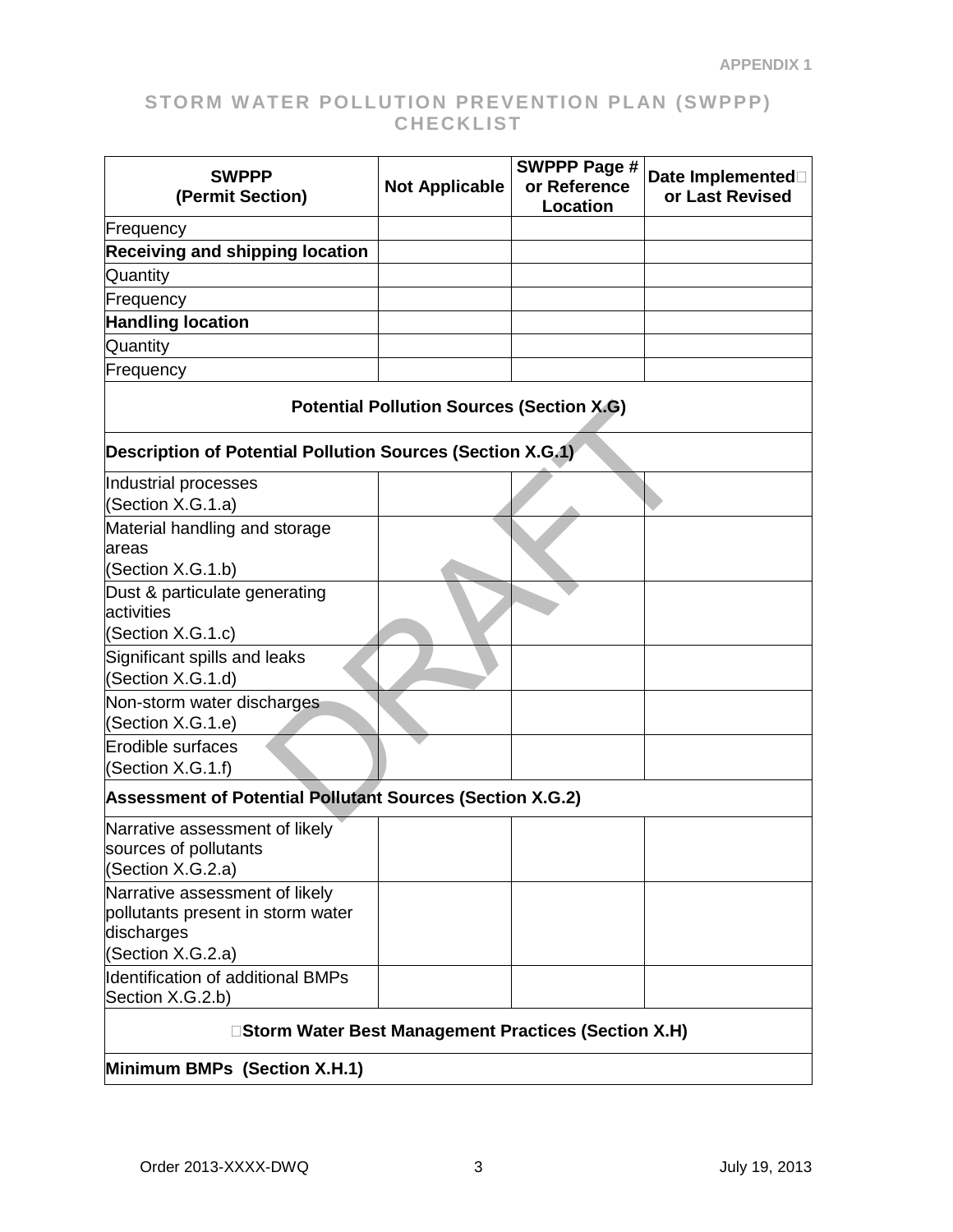| <b>SWPPP</b><br>(Permit Section)                                   | <b>Not Applicable</b>                                     | <b>SWPPP Page #</b><br>or Reference<br>Location | Date Implemented<br>or Last Revised |  |  |
|--------------------------------------------------------------------|-----------------------------------------------------------|-------------------------------------------------|-------------------------------------|--|--|
| Good housekeeping                                                  |                                                           |                                                 |                                     |  |  |
| Section X.H.1.b)<br>Preventative maintenance                       |                                                           |                                                 |                                     |  |  |
| (Section X.H.1.c)                                                  |                                                           |                                                 |                                     |  |  |
| Spill response                                                     |                                                           |                                                 |                                     |  |  |
| (Section X.H.1.d)                                                  |                                                           |                                                 |                                     |  |  |
| Material handling and waste                                        |                                                           |                                                 |                                     |  |  |
| management                                                         |                                                           |                                                 |                                     |  |  |
| (Section X.H.1.e)                                                  |                                                           |                                                 |                                     |  |  |
| <b>Erosion and sediment controls</b>                               |                                                           |                                                 |                                     |  |  |
| (Section X.H.1.f)                                                  |                                                           |                                                 |                                     |  |  |
| Employee training program                                          |                                                           |                                                 |                                     |  |  |
| (Section X.H.1.g)                                                  |                                                           |                                                 |                                     |  |  |
| Quality assurance and record                                       |                                                           |                                                 |                                     |  |  |
| keeping<br>(Section X.H.1.h)                                       |                                                           |                                                 |                                     |  |  |
| <b>Advanced BMPs (Section X.H.2)</b>                               |                                                           |                                                 |                                     |  |  |
|                                                                    | <b>Temporary Suspension of Activities (Section X.H.3)</b> |                                                 |                                     |  |  |
| <b>BMP Descriptions (Section X.H.4.a)</b>                          |                                                           |                                                 |                                     |  |  |
| Pollutant that a BMP reduces or                                    |                                                           |                                                 |                                     |  |  |
| prevents                                                           |                                                           |                                                 |                                     |  |  |
| (Section X.H.4.a.i)                                                |                                                           |                                                 |                                     |  |  |
| Frequency of BMP implementation                                    |                                                           |                                                 |                                     |  |  |
| Section X.H.4.a.ii)                                                |                                                           |                                                 |                                     |  |  |
| <b>Location of BMP</b>                                             |                                                           |                                                 |                                     |  |  |
| (Section X.H.4.a.iii)                                              |                                                           |                                                 |                                     |  |  |
| Person implementing BMR                                            |                                                           |                                                 |                                     |  |  |
| (Section X.H.4.a.iv)                                               |                                                           |                                                 |                                     |  |  |
| Procedures/maintenance/instructio                                  |                                                           |                                                 |                                     |  |  |
| ns for BMP implementation                                          |                                                           |                                                 |                                     |  |  |
| (Section X.H.4.a.v)                                                |                                                           |                                                 |                                     |  |  |
| Equipment and tools for BMP<br>implementation (Section X.H.4.a.vi) |                                                           |                                                 |                                     |  |  |
| BMPs that may have more frequent                                   |                                                           |                                                 |                                     |  |  |
| inspections (Section X.H.4.a.vii)                                  |                                                           |                                                 |                                     |  |  |
| Minimum BMP/applicable advanced                                    |                                                           |                                                 |                                     |  |  |
| BMPs not being implemented at the                                  |                                                           |                                                 |                                     |  |  |
| facility                                                           |                                                           |                                                 |                                     |  |  |
| (Section X.H.4.b)                                                  |                                                           |                                                 |                                     |  |  |
| BMPs implemented in lieu of any of                                 |                                                           |                                                 |                                     |  |  |
| the minimum or applicable                                          |                                                           |                                                 |                                     |  |  |
| advanced BMPs                                                      |                                                           |                                                 |                                     |  |  |
| (Section X.H.4.c)                                                  |                                                           |                                                 |                                     |  |  |
| <b>BMP Summary Table (Section X.H.5)</b>                           |                                                           |                                                 |                                     |  |  |